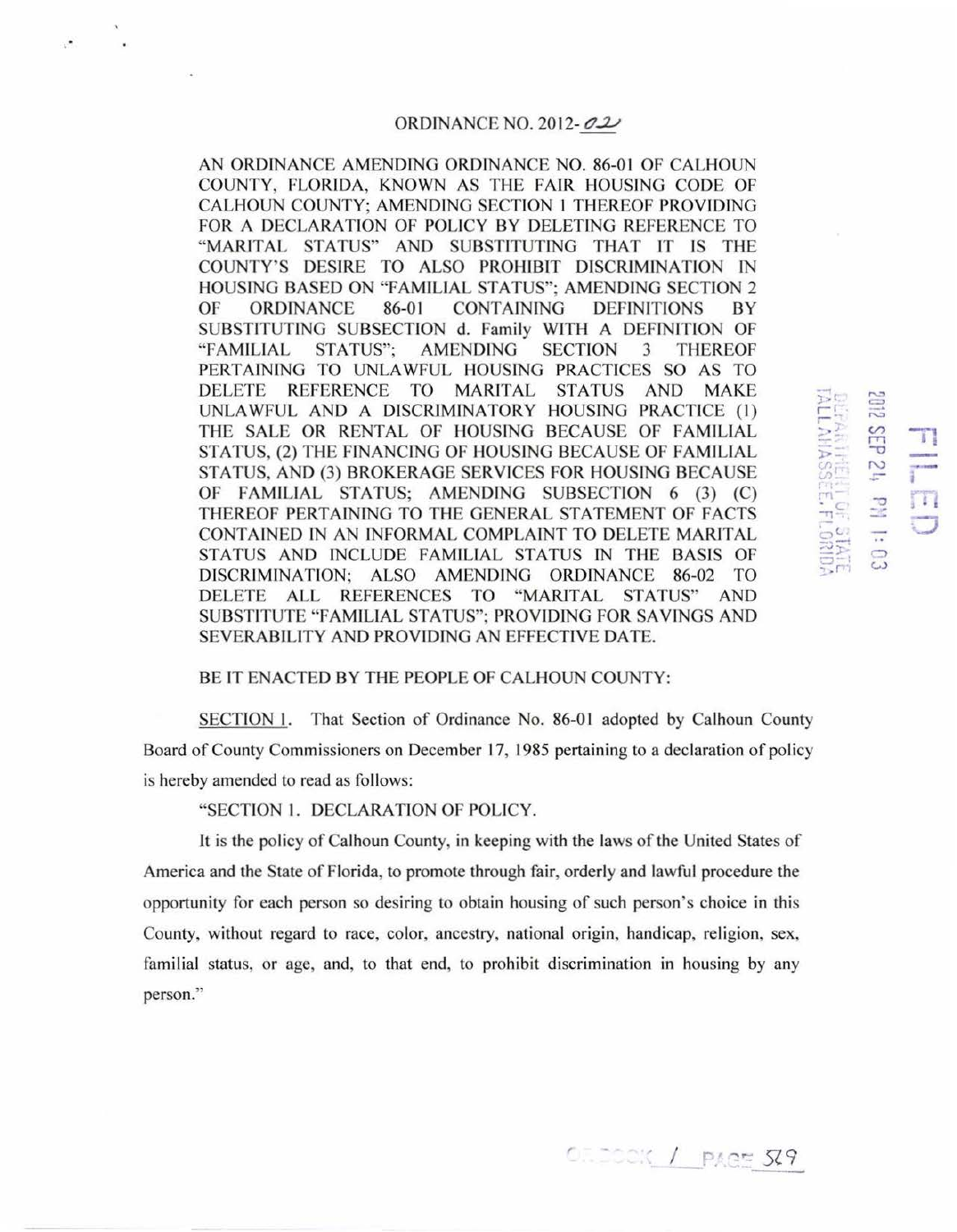SECTION 2. That Section 2, Subsection d. of the said Ordinance No. 86-01 pertaining to definitions is hereby amended by deleting the definition of "family" and substituting a definition of "familial status" as follows:

 $\mathcal{O}$ 

"Familial status - One or more individuals (who have not attained the age of 18 years) being domiciled with--

(1) a parent or another person having legal custody of such individual or individuals; or

(2) the designee of such parent or other person having such custody, with the written permission of such parent or other person.

The protections afforded against discrimination on the basis of familial status shall also apply to any person who is pregnant or is in the process of securing legal custody of any individual who has not attained the age of 18 years."

SECTION 3. That Section 3 of the said Ordinance No. 86-01 pertaining to unlawful housing practices is hereby amended in the following respects:

The first paragraph Subsection (1) pertaining to the sale or rental of housing and advertising in connection therewith is hereby amended to read as follows:

 $"(1)$  Unlawful housing practices – sale or rental and advertising in connection therewith.

Except as provided in Section 5 hereof, it shall be unlawful and a discriminatory housing practice for an owner, or any other person engaging in a real estate transaction, or for a real estate broker, as defined in this ordinance, because of race, color, ancestry, national origin, handicap, religion, sex, familial status or age:"

That Subsection (2) thereof pertaining to financing is hereby amended to read as follows:

"(2) Unlawful housing practices- Financing

It shall be unlawful and a discriminatory housing practice for any lending institution, as defined herein, to deny a loan or other financial assistance to a person applying therefore for the purpose of purchasing, constructing, improving, repairing or maintaining housing, or to discriminate against such person in the fixing of the amount, interest rate, duration, or other terms or conditions of such loan or other financial assistance, because of race, color, ancestry, national origin, handicap, religion, sex, familial status or age of such person or of any person associated with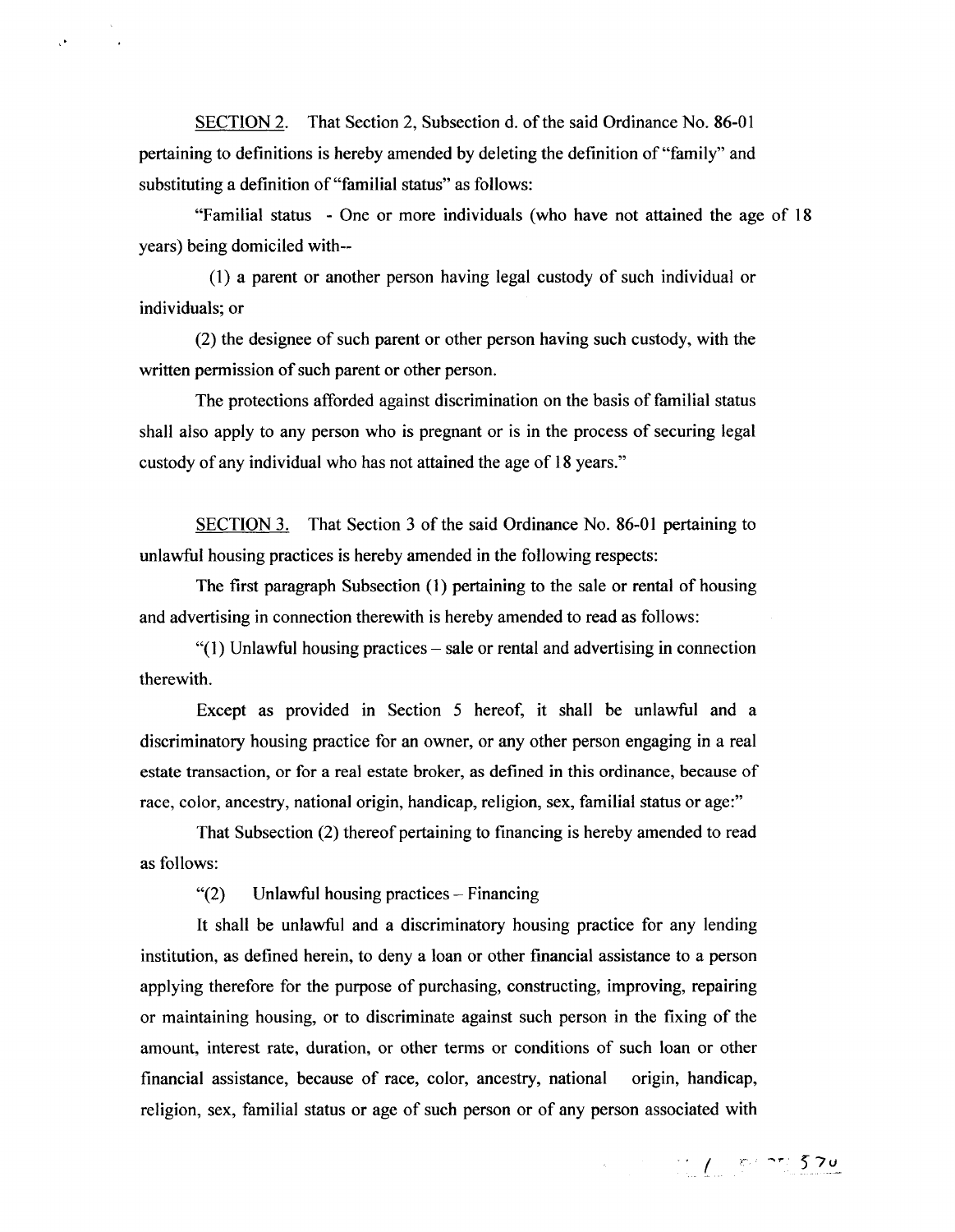such person in connection with such loan or other financial assistance or for purposes of such loan or other assistance, or of the present or prospective owners, lessees, tenants or occupants of the housing in relation to which such loan or other financial assistance is to be made or given; provided, that nothing contained in this subsection shall impair the scope or effectiveness of the exceptions contained in Section 4 of this Ordinance."

That Subsection (3) thereof pertaining to brokerage services is hereby amended to read as follows:

"(3) Unlawful housing practices- Brokerage Services

It shall be unlawful and a discriminatory housing practice to deny any person access to or membership or participation in any multiple listing service, real estate brokers' organization or other service, organization, or facility related to the business of selling, or renting housing, or to discriminate against such person in the terms or conditions of such access, membership or participation because of race, color, ancestry, national origin, handicap, religion, sex, familial status or age."

SECTION 4. That Section 6 (3) (c) of said Ordinance No. 86-01 pertaining to general statement of facts contained in an informal complaint is hereby amended to read as follows:

SECTION 6. COMPLAINTS.

·'

(3) An informal complaint must be in writing, verified or affirmed, on a form to be supplied or approved by the administrator and shall contain the following:

c. General statement of facts of the offense including the basis of the discrimination (race, color, ancestry, national origin, handicap, religion, sex, familial status or age).

SECTION 5. AMENDMENT TO ORDINANCE NUMBER 86-02 OF CALHOUN COUNTY.

Ordinance number 86-02, adopted by the Calhoun County Board of County Commissioners on December 30, 1986, is also hereby amended to delete all references to "marital status" and substitute "familial status".